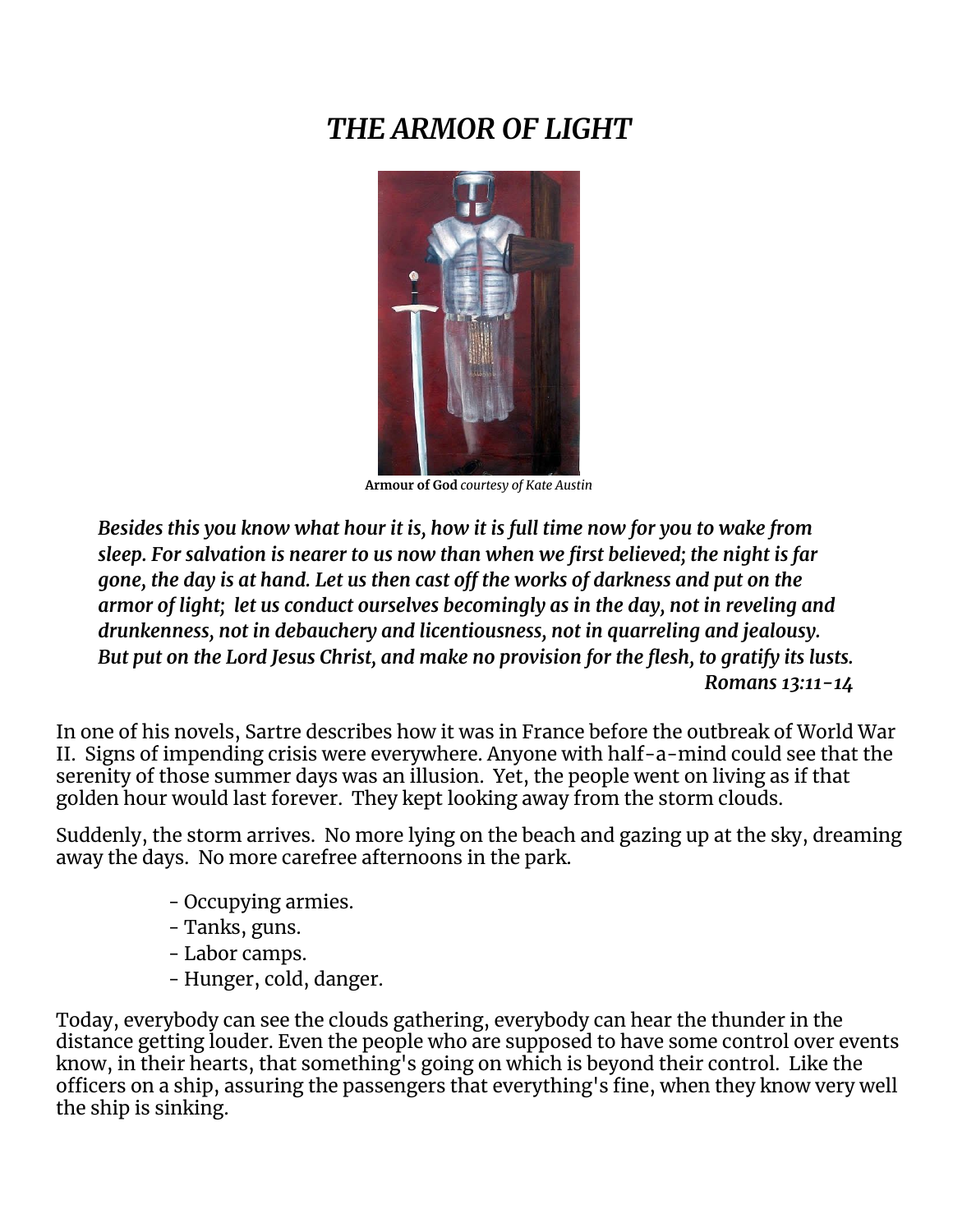Among believers,

- who have any sense of God working in history,
- who have an ear for the voice of the Spirit,

It's obvious that Divine Judgment, on a world-wide scale, is no longer something we merely talk about in bible studies. It's something we're about to live through.

Knowing what we know as we watch the structures of this world crack and crumble, and as we see the prophecies of Divine Judgment begin to unfold before our eyes,

## **We have to decide how we are going to live in this present hour.**

## **We have three choices:**

1. We can do what those Frenchmen did back in 1939: make the most of each golden day that's left until they end. *"Eat, drink, and be merry, for tomorrow we may die."*

2. Or, we can start making provision for the flesh so that we can go on in our illusions for a while yet, focusing on hoarding for the future.

We can stock up on food, fuel, water, toilet paper, weapons, and ammunition. We can build bunkers on our property. But all the while we think we're beating the uncertain future, we are selling our souls to the demon of fear.

- Even if we have a thousand gallons of gasoline in a secret tank,
- Even if we have enough wood piled in the garage to keep us warm for the winter,
- Even if we have a cabin in the wilderness stocked with everything we need to keep us going for years...

The very fact that we're thinking and living this way indicates that we've already lost our minds to the Enemy.

3. There's a third way in which we can live in these few remaining days of peace and plenty.

## **We can put on the armor of light.**

If we're looking for survival, we'd better be looking for something much more than physical survival. What's the point of coming through the storm with our bodies in one piece if our minds and spirits are wrecked in the process.

Twisted out of shape by …. fear, self-preservation,adultery, perversity, drunkenness, murder, hate.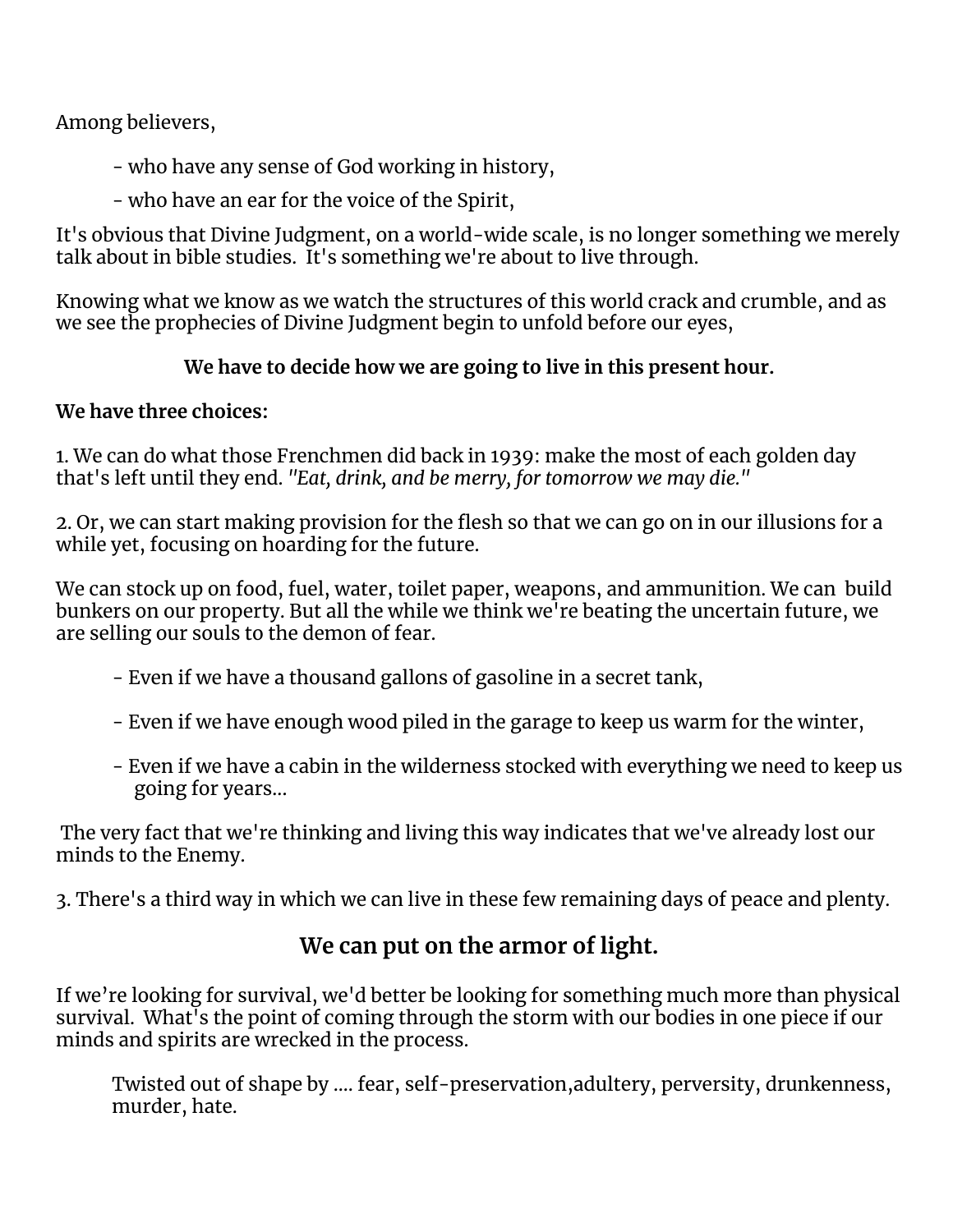The real dangers of the coming days will not be starvation and violence, but spiritual corruption, the likes of which this world has never seen. What's the point of having your basement loaded with food, ammunition and fuel while your mind is wide open to every delusion the Evil One sends your way.

Arm yourself indeed for the days ahead. But for pity sake, not with guns and rations and money!

Arm yourself with light. So that no matter how alarming, or confusing things get, you'll be able to keep moving in God's will.

### *The night is far gone, the day is at hand." Romans 13:12*

But that day isn't going to look like day for a while.

- At the very time that God's light comes to His people,
- At the very time that God's glory rises upon them,
- Darkness covers the earth, and gross darkness the people, as never before.

In Revelation, when the Lamb breaks the seven seals and the seven trumpets are blown, (i.e., when God causes the light of His judgment to search the earth), darkness rises up against that light in the form of a hideous, undisguised trinity of evil. The dragon, the beast, and the false prophet.

And the minds of the multitudes are, by that time, so deluded that they see this grotesque, false godhead as beautiful, and deserving of worship.

> *"Men worshiped the dragon for he had given his authority to the beast. And they worshiped the beast saying, 'Who is like the beast and who can fight against it?'" Revelations 13:4*

These people had ample opportunity to worship the True Father who has given His authority to the True Son. This didn't impress them.

## **The true and living God?**

## **Who is He?**

But when the Prince of this world takes off his mask and shows himself in all his hideous strength, they bow down and worship.

*"Darkness shall cover the earth, and gross darkness the people." (Isaiah 60:2)*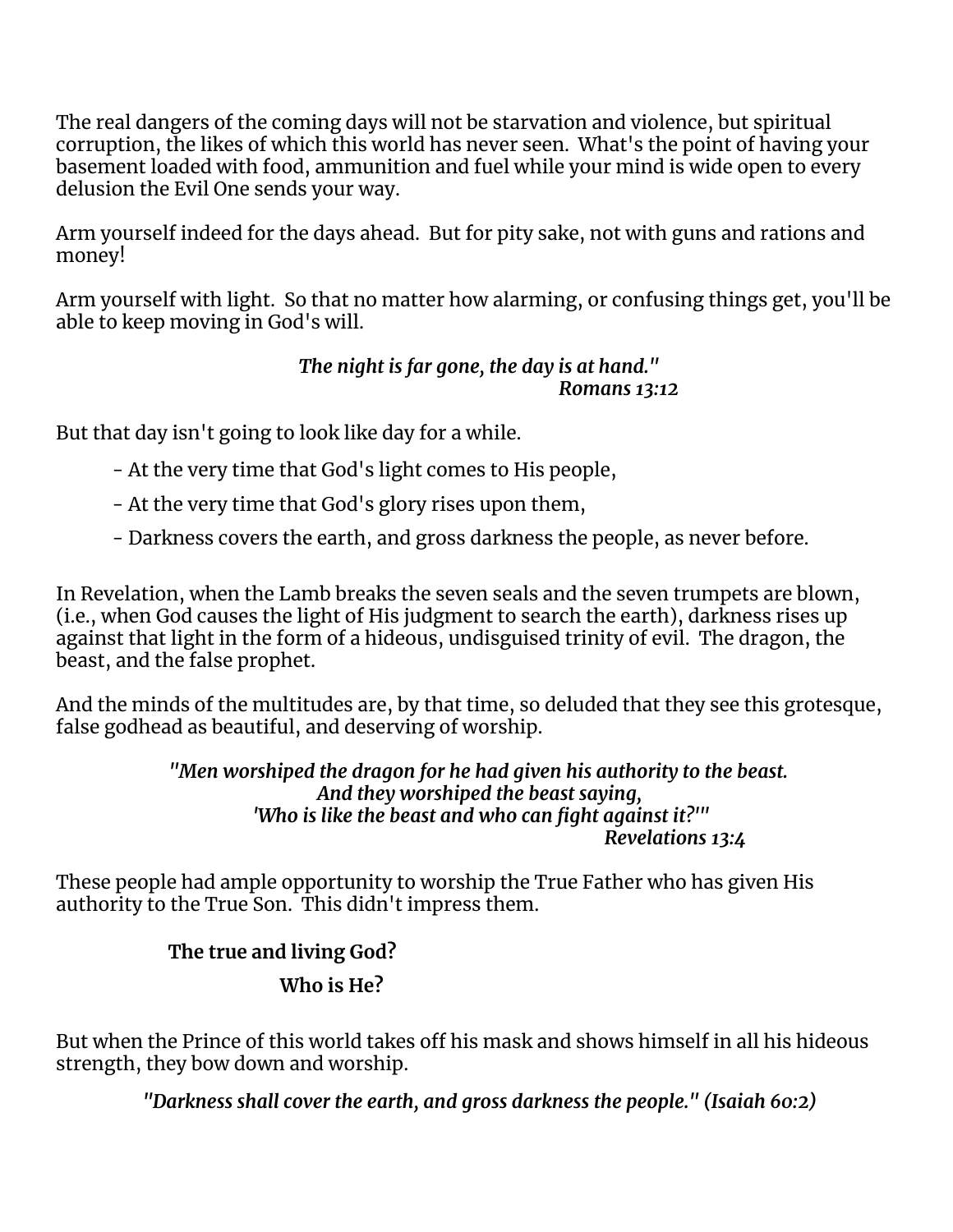And this very darkness will be, to the people of God, a sign of the coming Day - evidence that God is breaking through and fulfilling His Word.

Seen with the eye of the Spirit, all these signs of darkness will indicate that the Day of God we've been waiting for is now at hand.

#### *"The night is far gone, the day is at hand. Let us then cast off the works of darkness and put on the armor of light." Romans 13:12*

And the time to put on the armor of light is not at the end of the tunnel, when things start looking bright, but now, when they keep looking darker.



**Reject Fear** *Kate Austin*

To put on this armor of light involves three basics:

## **1. To put on the armor of light is a thing of the mind.**

### *"it is full time now, for you to awake from sleep."*

In other words, make your mind face reality. No longer allowing it to indulge in dreams and delusions. No longer allow your mind…

- to dwell in the unreal past. The past is gone (and it never was what you're telling yourself it was)
- or to escape into the unreal future,
- or to live in a dream-world here in the present.

Open your eyes and see what's really going on. If you're willing to face reality, God will enable you to see reality. Face the truth about who you are.

- You're not the big shot you like to pretend you are.
- And the fellowship you belong to is not the big-shot fellowship you like to pretend it is.
- You're just a servant.

And your fellowship, at best, is just an infinitesimal part of the divine plan that is now unfolding.

Face the truth that the only "big one" on earth is Jesus Himself. And the only way to know Him and walk with Him is to get under His yoke and learn from Him to be meek and lowly of heart.

Wake up! Get these delusions of grandeur out of your mind and see the lines being drawn for the final battle.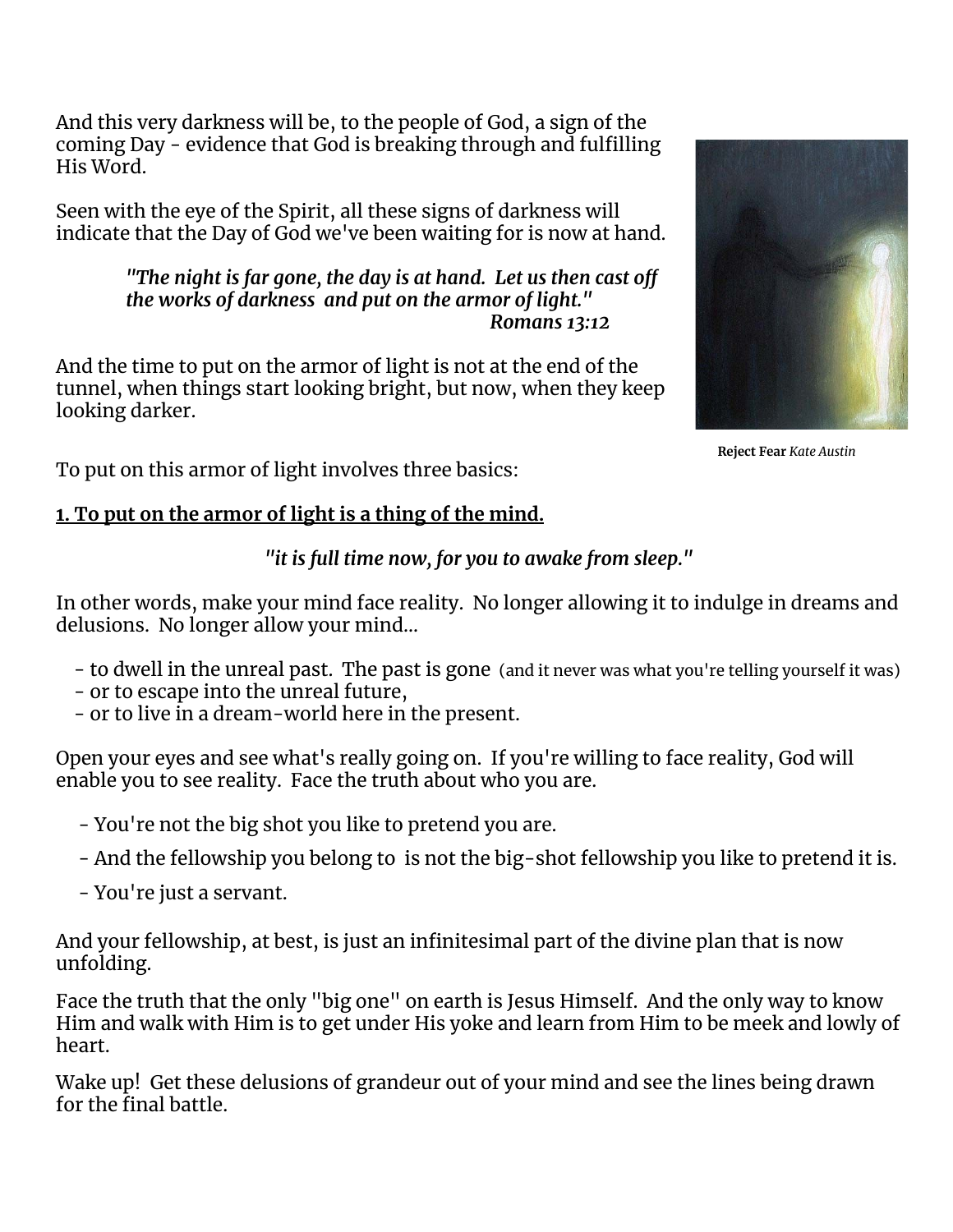## **2. To put on the armor of light is a thing of daily living.**

It involves casting off the works of darkness and living as people who are exposed to the daylight continuously.

- No pretenses.
- No putting on that special face for brothers and sisters.
- Or that special voice of piety.



**Abandoned** *Kate Austin*

Be what you are and not some phony religious freak. And no self-indulgence, as the Phillips translation renders it - no getting drunk, or playing with sex. And this includes all the other ways we manage to turn ourselves into slobs.

And no quarrelling and jealousy. How much energy is consumed by believers as they let their hearts smolder with rage and envy against brothers and sisters.

We are to live daily, hourly, as men and women who know that their lives are exposed to Light, from which nothing is hidden.

### **3. Finally, to put on the armor of light is a thing of spirit.**

- By faith our spirit clothes itself in Christ.

- By faith we see the glory which even now stands above all this darkness.

And, we open our spirits to that glory. We welcome it into our hearts.

"Lord Jesus, fill us with your Spirit! Flood us with your life!"

That prayer is answered.

The Spirit comes and keeps coming, dwells in us, rules us, quickens us, guides us, corrects us.

And as long as we follow where the Spirit leads and do what He commands…

He continues to wrap us in the very light of God.